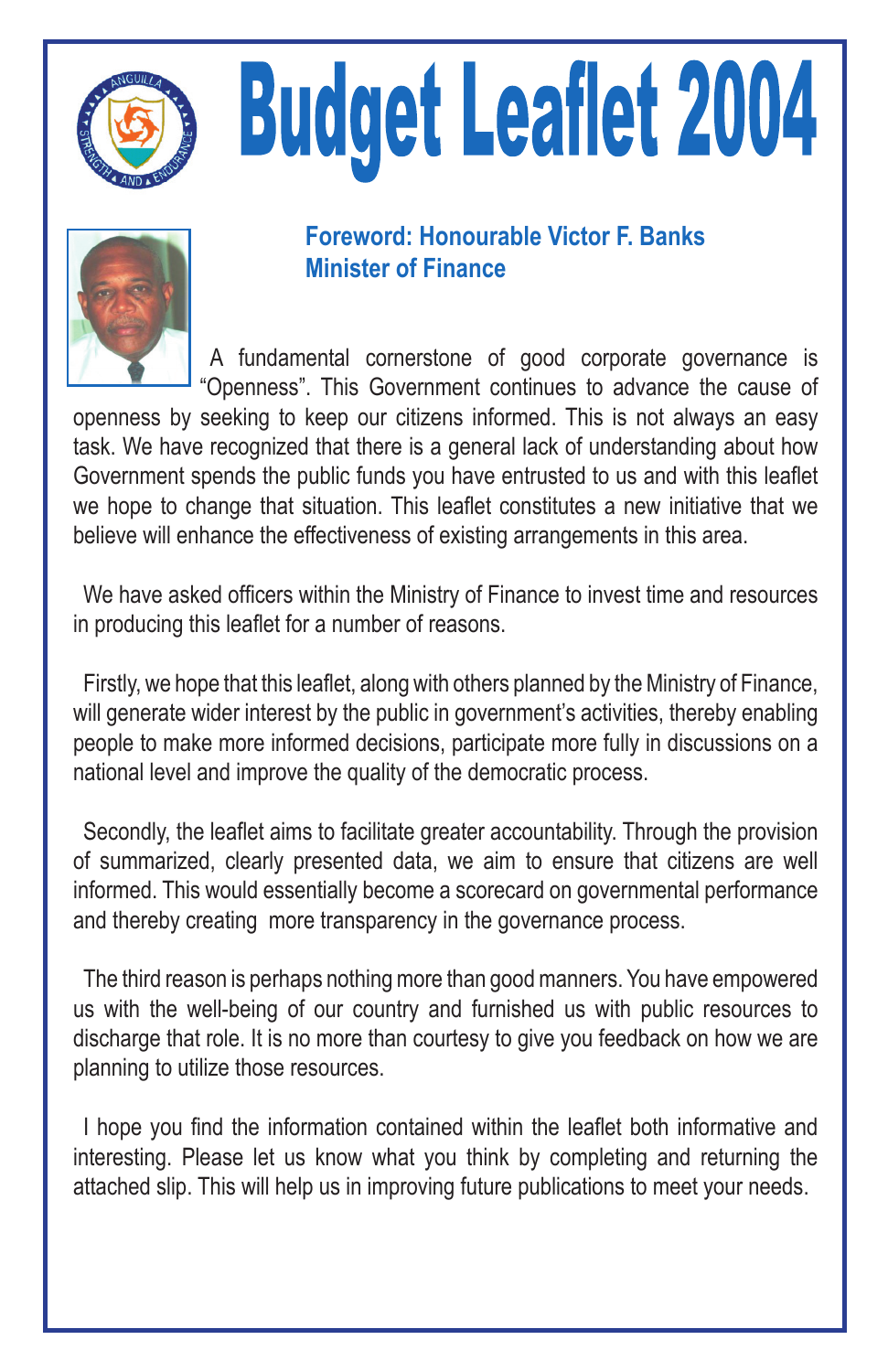# **SPENDING**

#### **How much is planned to be spent?**

In 2004 the Government of Anguilla (GoA) plans to spend **\$158m.**

To put in context, this represents nearly **\$13,000** for each man, woman and child on Anguilla.

#### **What is the money for?**

The money will be used for both:

Maintaining the delivery of existing services (called recurrent expenditure)

Funding the improvement of the islands infrastructure and development of new services

(called capital expenditure)

**Tell me more about recurrent expenditure.**

Recurrent expenditures are planned at **\$90.3m .**

This represents **57%** of the overall GoA budget in 2004.

Prominent examples of such services include:

- Education Law and Order Airport Social Welfare Waste Disposal
- Tourism (through funding provided to the Tourist Board)
- Health (through funding to the Health Authority)

The exhibit below shows how the planned **\$90.3m** recurrent expenditure is shared out to the major services.

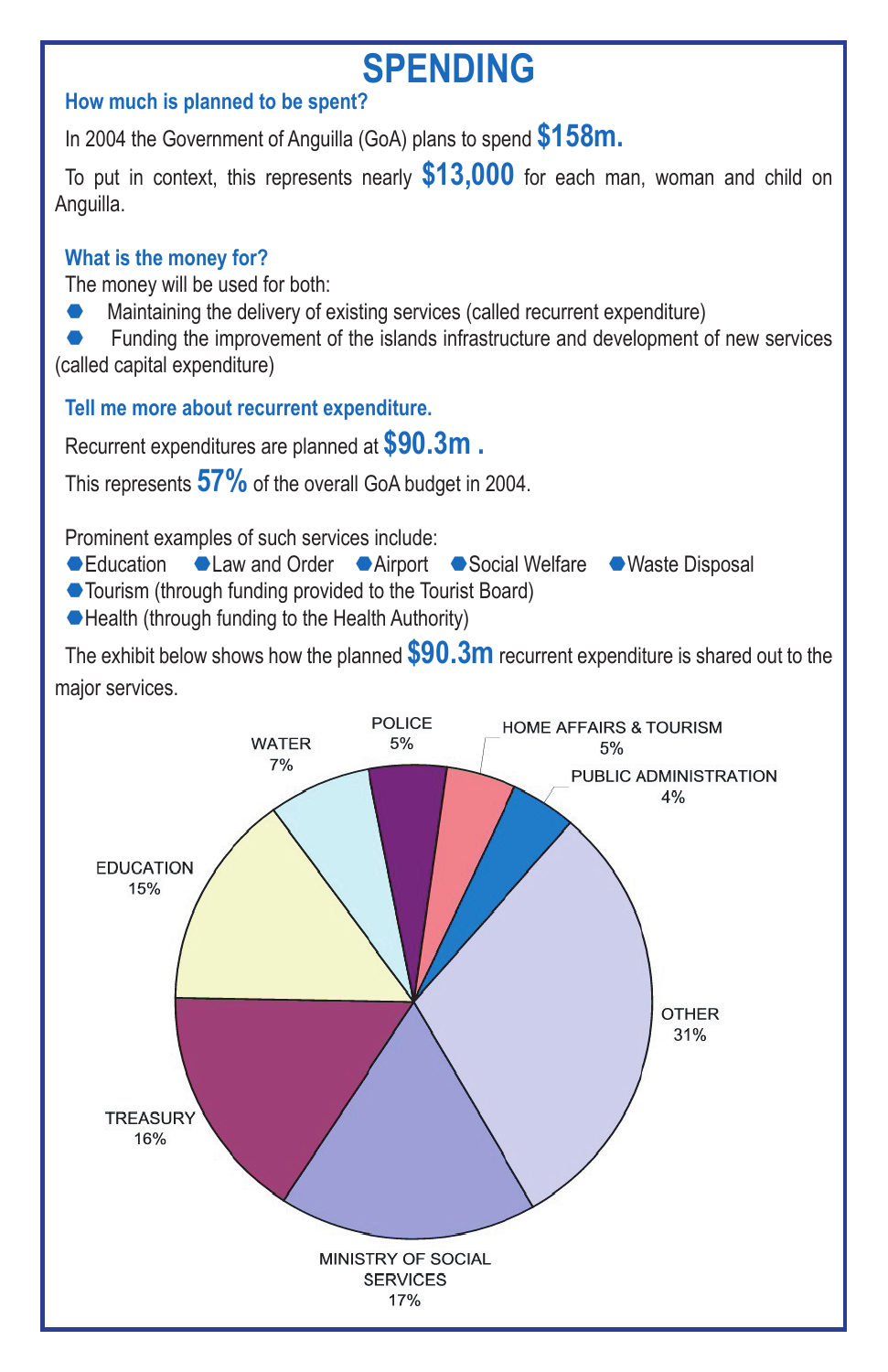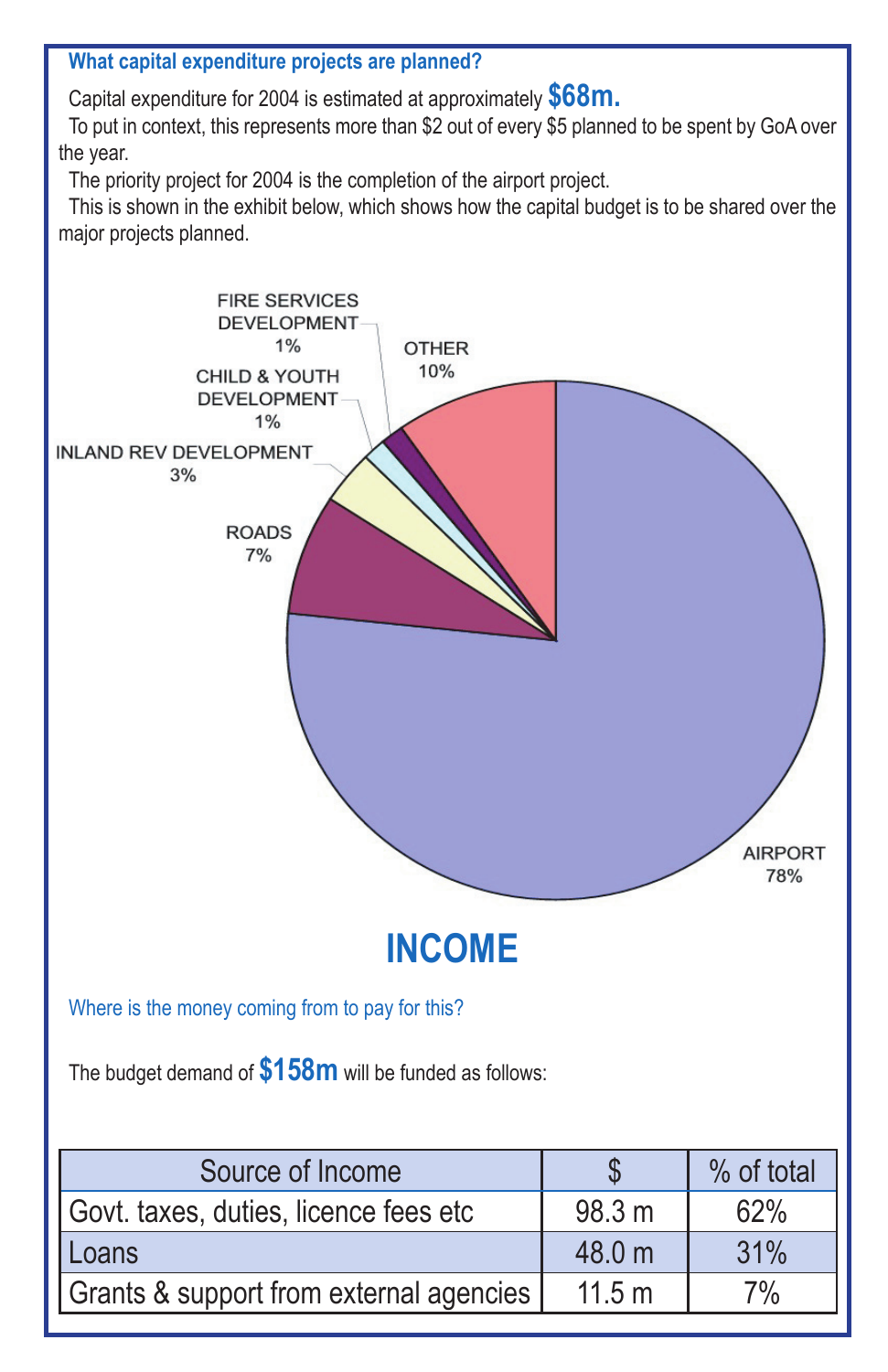

#### **What is the Economic Outlook?**

Monitoring of financial as well as non-financial data during 2003 indicated that the economy on Anguilla is recovering from the worldwide downturn experienced after 11 September 2001.

Two of the principal 'drivers' of our economy, tourism and construction are improving, and the development of the airport and golf course projects should provide a further stimulus.

#### **Require additional information?**

Anyone requiring further details can purchase a copy of the Budget Book 2004 from the Treasury department.

Alternatively a copy of this document can be viewed:

- at the Library
- on the Govt of Anguilla's web page at www.gov.ai